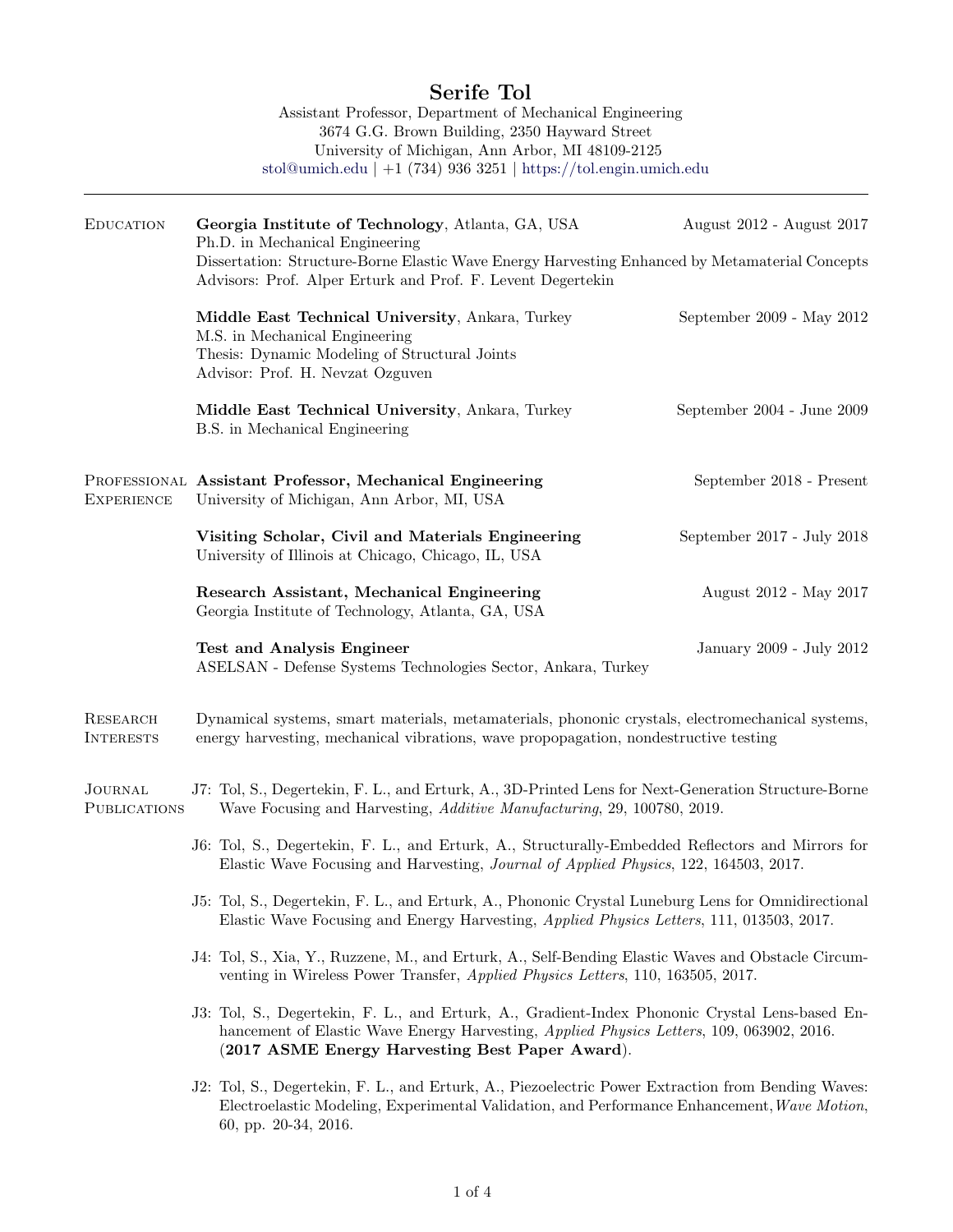J1: Tol, S. and Ozguven, H. N., Dynamic Characterization of Bolted Joints Using FRF Decoupling and Optimization, Mechanical Systems and Signal Processing, 54-55, pp. 124-138, 2015.

CONFERENCE C12: Tol, S., Okudan, G., and Ozevin, D., Amplifying Propagating Elastic Waves in Pipe-Like Struc-**PROCEEDINGS** tures by Metamaterial Lens for the Enhanced Guided Wave Ultrasonics, 9th Conference on Structural Health Monitoring of Intelligent Infrastructure, St Louis, MO, 4-9 August 2019.

- C11: Tol, S., Okudan, G., and Ozevin, D., Wave focusing in pipe-like structures via gradient-index metamaterial lens toward damage detection and localization, *Proceedings of the 26th SPIE An*nual International Symposium on Smart Structures and Materials & Nondestructive Evaluation and Health Monitoring, Denver, CO, 3-7 March 2019.
- C10: Tol, S., Degertekin, F. L., and Erturk, A., Low-Frequency Elastic Wave Focusing and Harvesting via Locally Resonant Metamaterials, Proceedings of the 10th ASME Conference on Smart Materials, Adaptive Structures and Intelligent Systems, Snowbird, UT, 18-20 September 2017.
- C9: Tol, S., Degertekin, F. L., and Erturk, A., Luneburg Lens for Omnidirectional Structure-Borne Wave Focusing and Energy Harvesting, Proceedings of the 24th SPIE Annual International Symposium on Smart Structures and Materials & Nondestructive Evaluation and Health Monitoring, Portland, OR, 25-29 March 2017.
- C8: Tol, S., Degertekin, F. L., and Erturk, A., 3D-Printed Lens for Structure-Borne Wave Focusing and Energy Harvesting, Proceedings of the 24th SPIE Annual International Symposium on Smart Structures and Materials & Nondestructive Evaluation and Health Monitoring, Portland, OR, 25-29 March 2017.
- C7: Tol, S., Vora, F. T., Degertekin, F. L., and Erturk, A., Embedded Elastic Wave Mirrors for Enhanced Energy Harvesting, Proceedings of the IEEE Sensors Conference, Orlando, FL, 30 October 2 November 2016.
- C6: Tol, S., Degertekin, F. L., and Erturk, A., Elastic Wave Focusing Concepts for Dramatically Enhanced Piezoelectric Energy Harvesting, Proceedings of the 27th International Conference on Adaptive Structures and Technologies Conference, Lake George, NY, 3-5 October 2016.
- C5: Tol, S., Degertekin, F. L., and Erturk, A., Dramatic Enhancement of Elastic Wave Energy Harvesting Using a Gradient-Index Phononic Crystal Lens, Proceedings of the 9th ASME Conference on Smart Materials, Adaptive Structures and Intelligent Systems, Stowe, VT, 28-30 September 2016.

(Best Student Paper Award).

- C4: Tol, S., Degertekin, F. L., and Erturk, A., Modeling and Enhancement of Piezoelectric Power Extraction from One-Dimensional Bending Waves, Proceedings of the 21st SPIE Annual International Symposium on Smart Structures and Materials & Nondestructive Evaluation and Health Monitoring, San Diego, CA, 9-13 March 2014.
- C3: Tol, S., Degertekin, F. L., and Erturk, A., Harvesting of Bending Waves in One-Dimensional Infinite Beams Using Resistive-Reactive Circuits, Proceedings of the 6th ASME Conference on Smart Materials, Adaptive Structures and Intelligent Systems, Snowbird, UT, 16-18 September 2013.
- C2: Tol, S. and Ozguven, H. N., Experimental Verification and Improvement of Dynamic Characterization Method for Structural Joints, Topics in Modal Analysis I, Volume 7, Proceedings of the 31st International Modal Analysis Conference (IMAC), Anaheim, CA, 2013.
- C1: Tol, S. and Ozguven, H. N., Dynamic Characterization of Structural Joints Using FRF Decoupling, Topics in Modal Analysis I, Volume 5, Proceedings of the 30th International Modal Analysis Conference (IMAC), Jacksonville, FL, 2012.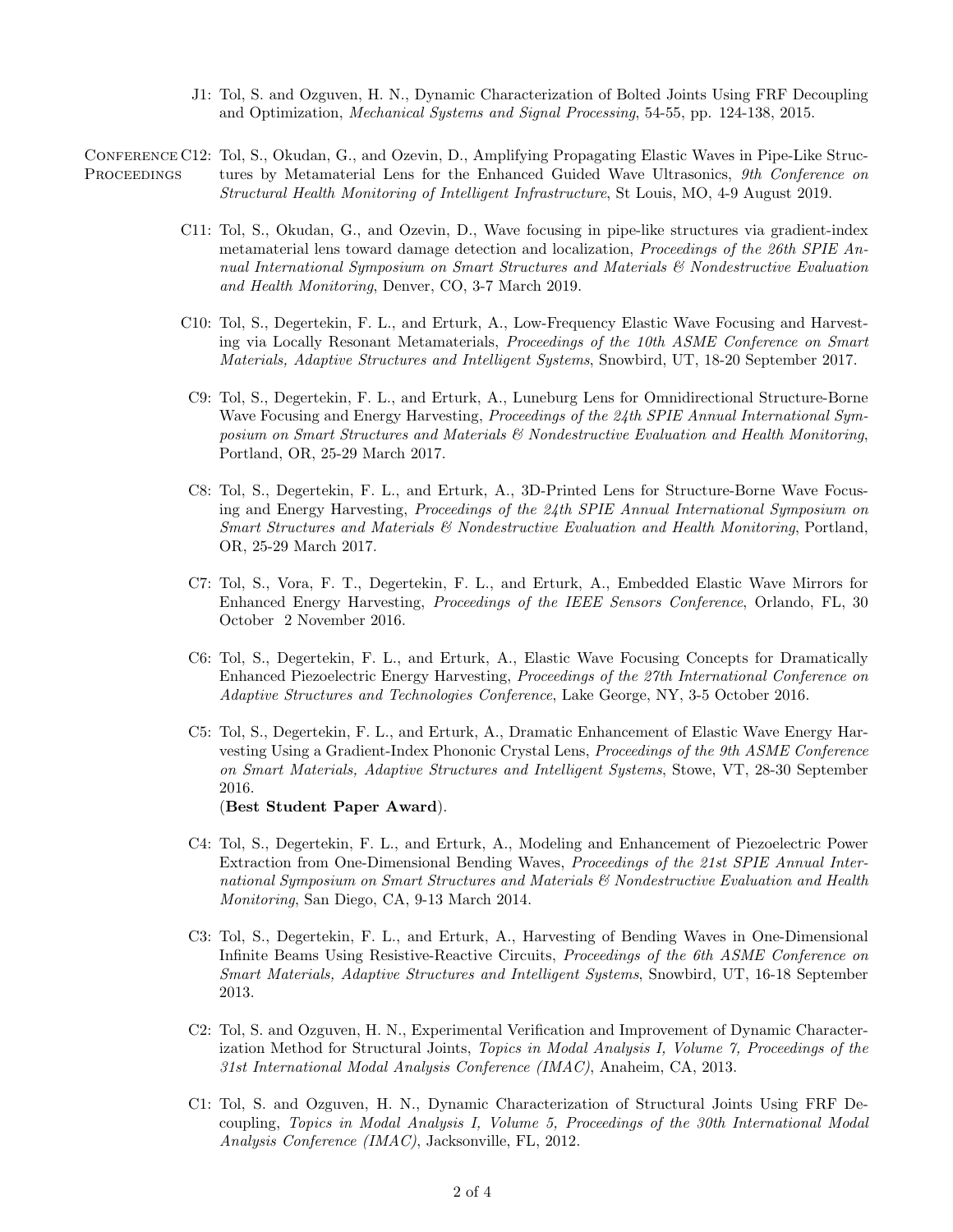CONFERENCE P4: Tol, S., Gradient metamaterials and metasurfaces for elastic wave guiding and focusing, ASME **PRESENTATIONS** 2019 International Design Engineering Technical Conferences & Computers and Information in Engineering Conference (IDETC/CIE 2019), Anaheim, CA, 18-21 August 2019.

- P3: Tol, S., Elastic Metasurfaces for Focusing Flexural Lamb Waves toward Enhanced Energy Harvesting, Phononics 2019, Tucson, AZ, 3-7 June 2019.
- P2: Tol, S., Degertekin, F. L., and Erturk, A., Metamaterial concepts for elastic wave focusing, 16th Pan-American Congress of Applied Mechanics, Ann Arbor, MI, 20-24 May 2019.
- P1: Tol, S., Kabir, M., and Ozevin, D., Wave Energy Focusing with Gradient-index Metamaterial Layer for Damage Detection and Localization in Pipe-like Structures, 18th U.S. National Congress for Theoretical and Applied Mechanics, Chicago, IL, 5-9 June 2018.

AWARDS & **HONORS** 

- ASME Best Paper Award in Energy Harvesting, 2017.
	- Best Student Paper Award in the Energy Harvesting Symposium, In: 9th ASME Conference on Smart Materials, Adaptive Structures and Intelligent Systems (SMASIS), 2016.
	- IEN (Institute for Electronics and Nanotechnology) Seed Grant Award for Bistable snap-through MEMS systems for ultra-broadband nonlinear energy harvesting from elastoacoustic waves, 2014.
	- M.S. Fellowship of the Scientific and Technological Research Council of Turkey, 2009 2011.
	- Kemal Kurdas Academic Achievement Scholarship (Granted to the top rank scholar in the college of engineering), 2008 - 2009.
	- High Honor Roll (7 times) and Honor Roll (1 time) in Dean's List, 2005 2009.
	- DAAD (German Academic Exchange Service) Scholarship, July August 2008.
	- Istanbul METU Alumni Association Scholarship, 2004 2008.

| TEACHING   | Assistant Professor                            | September 2018 - Present |
|------------|------------------------------------------------|--------------------------|
| EXPERIENCE | ME 240 Introduction to Dynamics and Vibrations |                          |
|            | University of Michigan, Ann Arbor, MI          |                          |

ME 541 Mechanical Vibrations University of Michigan, Ann Arbor, MI

# Lead Teaching Assistant August 2014 - July 2015 ME 3057 Experimental Methodology

Georgia Institute of Technology, Atlanta, GA

ME 3057 Experimental Methodology Georgia Institute of Technology, Atlanta, GA

## PROFESSIONAL Reviewer Service

**ACTIVITIES** Smart Materials and Structures Journal of Vibration and Acoustics Journal of Intelligent Material Systems and Structures Applied Physics Letters

Teaching Assistant January 2013 - July 2015 & August 2016 - May 2017